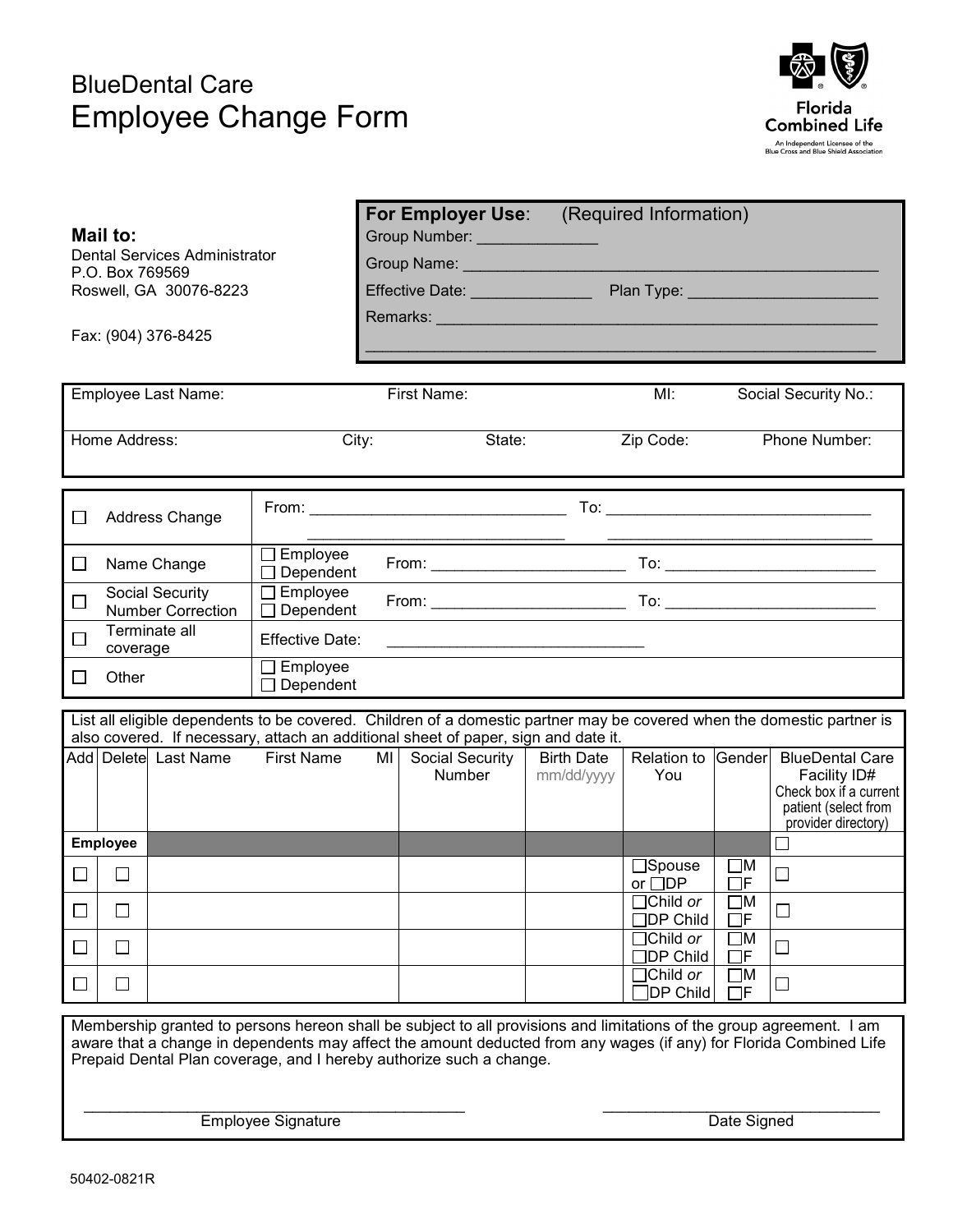## BlueDental Care Employee Change Form



## **We can help**

If you, or someone you're helping, has questions about Florida Combined Life dental plans, you have the right to get help and information in your language at no cost. To talk to an interpreter, call 1-877-325-3979.

Si usted, o alguien a quien usted está ayudando, tiene preguntas acerca de Florida Combined Life dental plans, tiene derecho a obtener ayuda e información en su idioma sin costo alguno. Para hablar con un intérprete, llame al 1-877-325-3979.

Si oumenm oswa yon moun w ap ede gen kesyon konsènan Florida Combined Life dental plans, se dwa w pou resevwa asistans ak enfòmasyon nan lang ou pale a, san ou pa gen pou peye pou sa. Pou pale avèk yon entèprèt, rele nan 1-877-325-3979.

Nếu quý vị, hay người mà quý vị đang giúp đỡ, có câu hỏi về Florida Combined Life dental plans, quý vị sẽ có quyền được giúp và có thêm thông tin bằng ngôn ngữ của mình miễn phí. Để nói chuyện với một thông dịch viên, xin gọi 1-877-325-3979.

Se você, ou alguém a quem você está ajudando, tem perguntas sobre o Florida Combined Life dental plans, você tem o direito de obter ajuda e informação em seu idioma e sem custos. Para falar com um intérprete, ligue para 1-877-325-3979.

如果您,或是您正在協助的對象,有關於 插入項目的名稱 Florida Combined Life dental plans 方面的問題,您有權利免費以您的母語得到幫助和訊息。洽詢一位翻譯員,請撥電話 在此插入數字 1-877-325-3979。

Si vous, ou quelqu'un que vous êtes en train d'aider, a des questions à propos de Florida Combined Life dental plans, vous avez le droit d'obtenir de l'aide et l'information dans votre langue à aucun coût. Pour parler à un interprète, appelez 1-877-325-3979.

Kung ikaw, o ang iyong tinutulangan, ay may mga katanungan tungkol sa Florida Combined Life dental plans, may karapatan ka na makakuha ng tulong at impormasyon sa iyong wika ng walang gastos. Upang makausap ang isang tagasalin, tumawag sa 1-877-325-3979.

Если у вас или лица, которому вы помогаете, имеются вопросы по поводу Florida Combined Life dental plans, то вы имеете право на бесплатное получение помощи и информации на вашем языке. Для разговора с переводчиком позвоните по телефону 1-877-325-3979.

> نـإ ناك كيميدل وأ ىدل صخش هدعاست نلئسأ صوصخب Florida Combined Life dental plans ، كميدل قحلا ي لوصحلا ىلع ةدعاسملا تامولعملاو ةيرورضلا كتلب نم نود ةبا ةلك ت حتال عم مجرتم لصنا ب 3979-325-7877.

Se tu o qualcuno che stai aiutando avete domande su Florida Combined Life dental plans, hai il diritto di ottenere aiuto e informazioni nella tua lingua gratuitamente. Per parlare con un interprete, puoi chiamare 1-877-325-3979.

Falls Sie oder jemand, dem Sie helfen, Fragen zum Florida Combined Life dental plans haben, haben Sie das Recht, kostenlose Hilfe und Informationen in Ihrer Sprache zu erhalten. Um mit einem Dolmetscher zu sprechen, rufen Sie bitte die Nummer 1-877-325-3979 an.

만약 귀하 또는 귀하가 돕고 있는 어떤 사람이 Florida Combined Life dental plans 에 관해서 질문이 있다면 귀하는 그러한 도움과 정보를 귀하의 언어로 비용 부담없이 얻을 수 있는 권리가 있습니다. 그렇게 통역사와 얘기하기 위해서는 1-877-325-3979 로 전화하십시오.

Jeśli Ty lub osoba, której pomagasz ,macie pytania odnośnie Florida Combined Life dental plans, masz prawo do uzyskania bezpłatnej informacji i pomocy we własnym języku .Aby porozmawiać z tłumaczem, zadzwoń pod numer 1-877-325-3979.